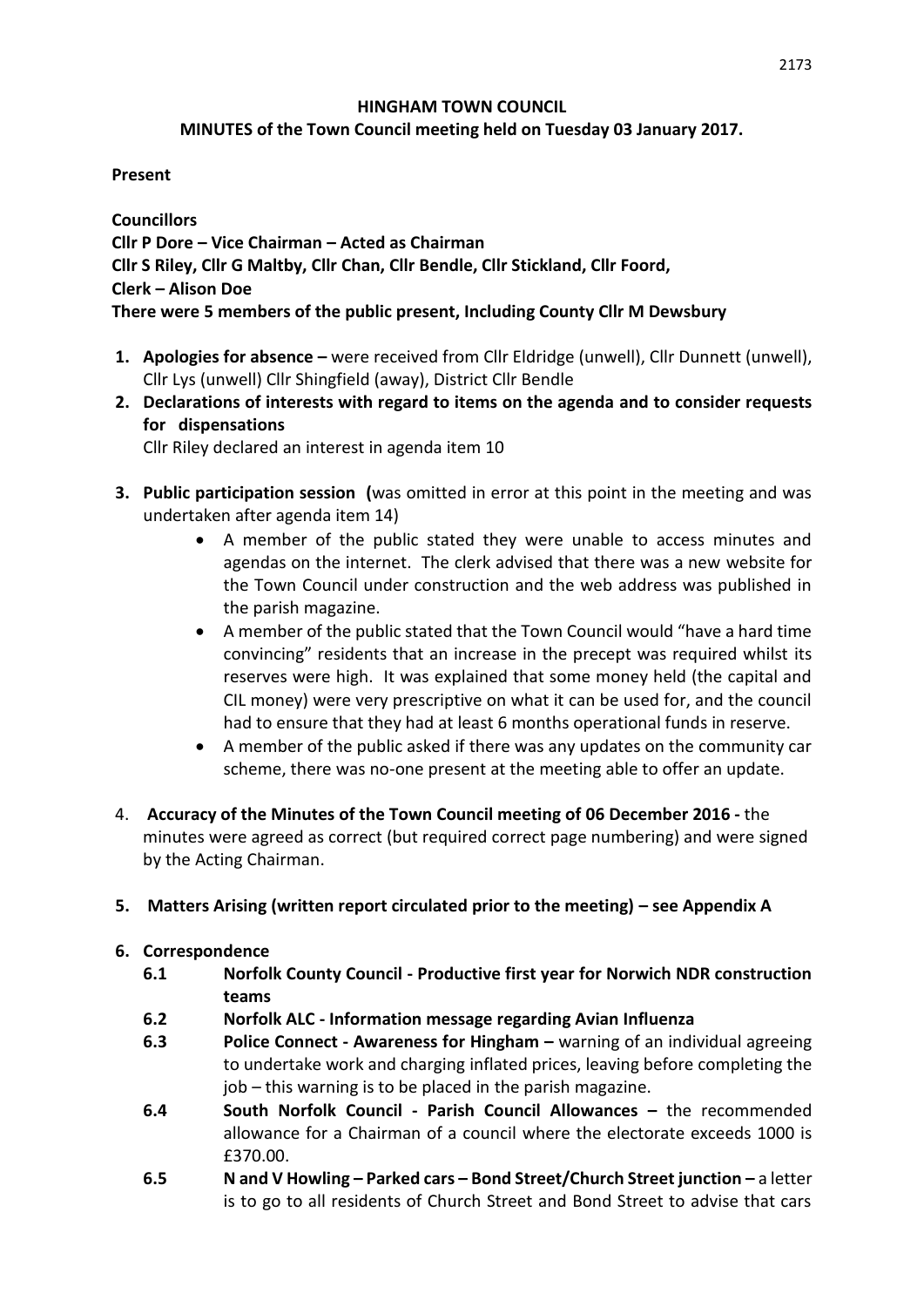should not be parked within 10 metres of the junction. These concerns are also to be passed to Norfolk County Council highways and Norfolk Constabulary.

- 7. **District Councillor's report –** District Councillor Bendle was unable to attend the meeting
- 8. **County Councillor's report –** County Councillor Dewsbury had nothing to report due to the quiet period over Christmas
- **9. Planning Decisions**
	- **9.1 2016/2775 - Church Of St Andrew Attleborough Road Hingham Norfolk Work to T32 small leaf lime (within G4 of TPO schedule): remove epicormic growth from the base to a height of approx 5m - Approval with Conditions**
	- **9.2 2016/2696 - Church Of St Andrew Attleborough Road Hingham Norfolk South west corner of churchyard remove any tree stumps which have already been cut down to 1m above ground level. Remove young sycamore trees within this area to ground level. Large sycamore tree in south west corner remove suckers growing from root area. Crown lift remaining trees if needed to clear access height of 2m from ground level. Magnolia Seulangliana bushes prune these back throughout the churchyard to enable access to graves. - Approval with Conditions**
	- **9.3 2016/2605 - 13 Rectory Gardens Hingham Norfolk NR9 4RG Single storey front and side extension - Approval with Conditions**
	- **9.4 2016/2532 - Mill Farm Hardingham Road Hingham NR9 4LX Replacement of conservatory and corner extension with new extension - Approval with Conditions**

#### **10. Planning Applications**

- **10.1 2016/2924 - Moneyhill House Deopham Road Hingham NR9 4NL Proposal: Single Storey Rear Extension and Front Porch** The council agreed to recommend approval
- **10.2 2016/2872 - Land Adj To 8 Lincoln Close Hingham Norfolk Proposal: Build a one bedroom bungalow linked with an extension to no. 8 Lincoln Close** The council agreed to recommend approval
- **10.3 2016/2900 - 3 Greenacre Road Hingham NR9 4HG Proposal: Utility room extension to rear of dwelling** The council agreed to recommend approval

#### **11. To discuss/agree the specification for the toilet refurbishment**

It was agreed to defer this item until the following meeting – as there was insufficient information contained within the one page outline specification supplied, and the full specification document was received with insufficient time for it to be fully considered by councillors, furthermore it was incomplete as a drawing referred to, was not included.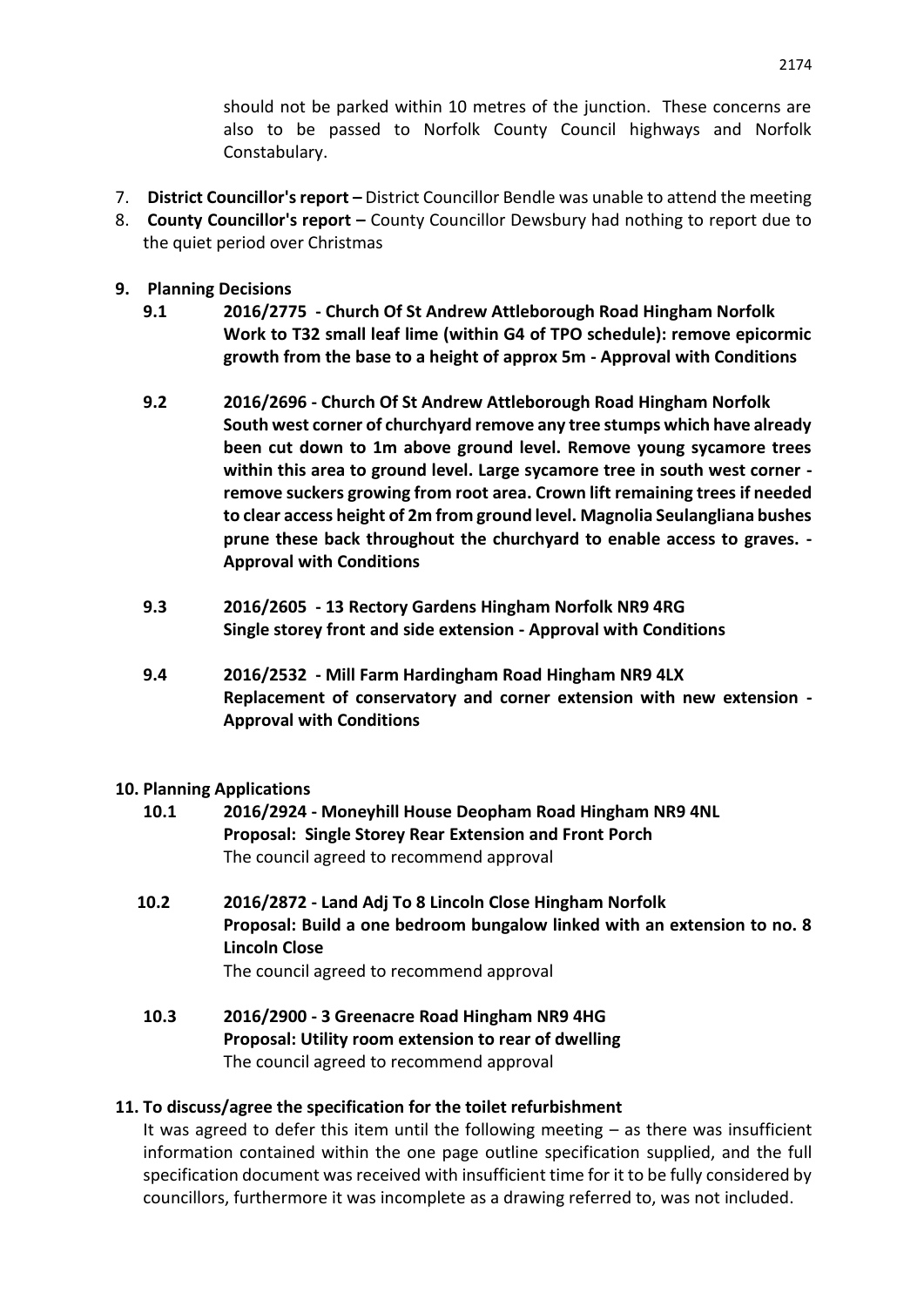#### **FINANCE**

#### **12. To agree the 2017/18 budget**

The budget for 2017/18 was agreed, (see Appendix B), with the alteration that the £3000 for street light replacements be moved to show as capital expenditure.

### **13. To agree the Parish Precept 2017/18**

The grant from South Norfolk Council for 2017/18 is £1861 The tax base for 2017/18 is 891

The figures for various precept options were discussed  $-$  it was agreed to request a precept of £55,000 which will equate to £61.73 annual charge on a band D property (an increase of £3.75 from 2016/17).

#### **14. Accounts for Payment**

# **The invoice awaited from Walton Associates had not yet been received, one additional invoice had been received – from First Copy – amended Accounts for Payment as below:**

| D Ramm (£725.22 wages 4 weeks, £4.45 cleaning products, £2.99    | £732.66    |
|------------------------------------------------------------------|------------|
| binbags)                                                         |            |
| A Doe (wages £671.67, Hazard Tape £13.47, Stamps £28.56)         | £713.70    |
| <b>HMRC</b>                                                      | £426.00    |
| E-on                                                             | £563.08    |
| <b>Anglian Water</b>                                             | £12.77     |
| <b>K</b> and M Lighting Services                                 | £294.19    |
| <b>Broadland Tree Services</b>                                   | £1,824.00  |
| Lincoln Social Centre (hall hire)                                | £269.00    |
| Sub Total                                                        | £4,835.40  |
| <b>First Copy (metered printing)</b>                             | £42.51     |
| <b>TOTAL</b>                                                     | £4,877.91  |
| <b>Walton Associates (Church Clock repairs (INVOICE AWAITED)</b> | <b>TBC</b> |

The accounts for payment were agreed and cheques signed

**Signed ……………………………………………………………. Chairman 07 February 2017**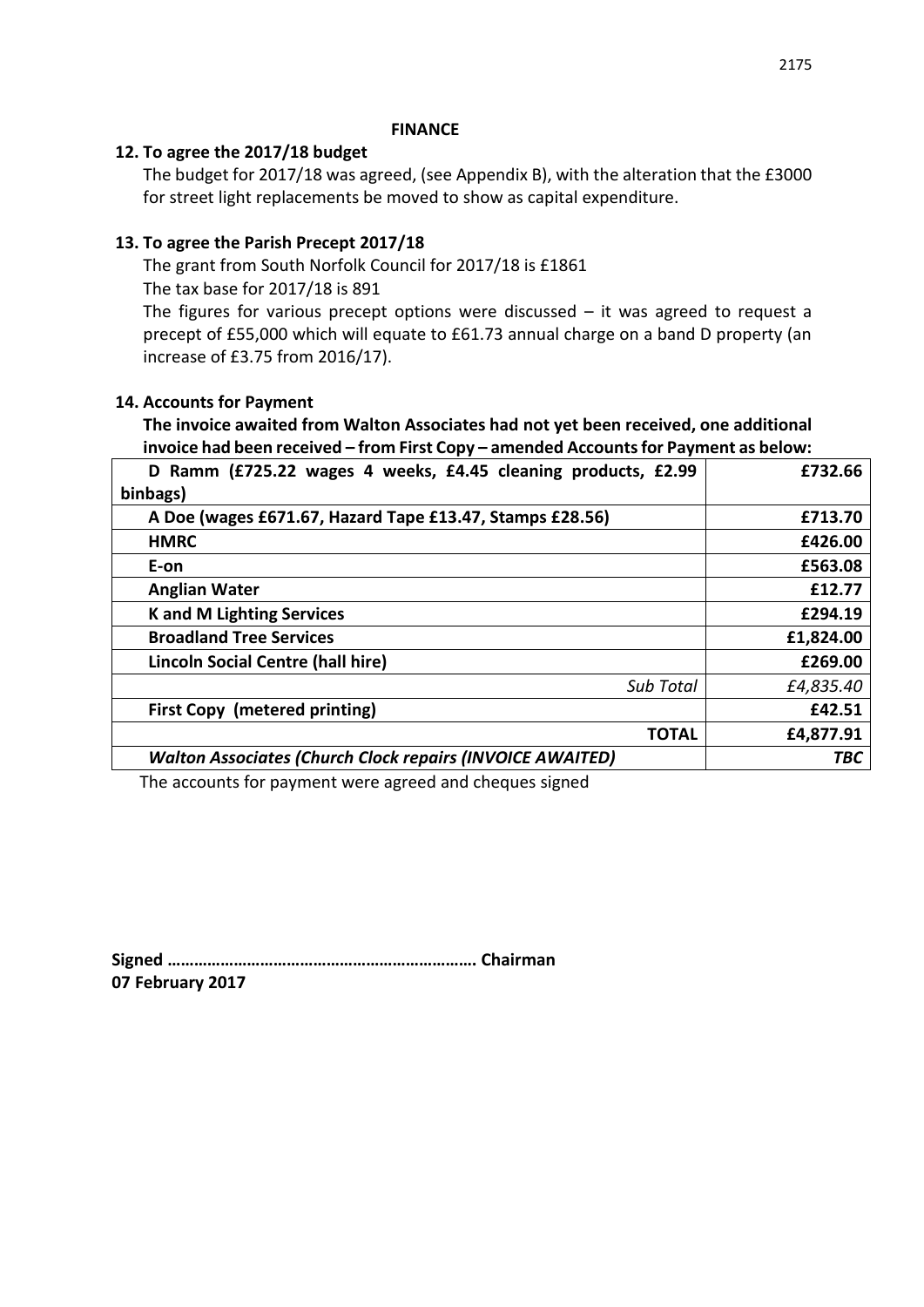# **Clerks Report for 03 January 2017**

| Min: | <b>Update</b>                                                                                                                                                                                                                                                                                                                                                                                                                                                                                            |
|------|----------------------------------------------------------------------------------------------------------------------------------------------------------------------------------------------------------------------------------------------------------------------------------------------------------------------------------------------------------------------------------------------------------------------------------------------------------------------------------------------------------|
|      | Matters Arising From the minutes of the meeting on 03 December 2016                                                                                                                                                                                                                                                                                                                                                                                                                                      |
| 6    | Fayre on the Fairland took place on $10th$ December – and was well supported – the accounts for<br>the event are to be completed.                                                                                                                                                                                                                                                                                                                                                                        |
| 8.9  | The Clerk has contacted Lincoln Social Centre Committee (Ruth Bateman) to advice that it is<br>difficult for the Town Council representative to attend meeting held during the day.                                                                                                                                                                                                                                                                                                                      |
| 13   | Response send to Norfolk County Council in support of the extension of the 20MPH speed limit<br>, reiterating the importance of reducing speed at the Fairland B1108 junction, following the<br>recent accident.                                                                                                                                                                                                                                                                                         |
| 15   | Parish Partnership Funding – the application has been submitted to Norfolk County Council for<br>funding to pave the edge of the south green in the Market Place. The Clerks report in the Parish<br>Magazine has requested comments regarding this proposal. Following concerns raised<br>regarding the Councils powers - the Clerk is to check with NALC regarding the power to provide<br>a pavement and the effect of providing a pavement with reference to the Inclosure<br><b>Act/Commons Act</b> |
| 16   | The Clerk has advised the resident that they would have to obtain permission from Norfolk<br>County Council to site a mirror on the highway - Highways have since advised that they do not<br>give such permissions - The Clerk has asked the Co-op construction manager is the hoarding can<br>be re-positioned - awaiting response.                                                                                                                                                                    |
| 17   | The Clerk has spoken to the grass cutting contractor who has confirmed that he is happy to<br>continue with the contract. Agreement to be made in writing.                                                                                                                                                                                                                                                                                                                                               |
| 19   | Internal Audit – notification of the invitation for tenders has been placed in the parish magazine<br>- the Clerk will contact Luisa Cantera to ask if she wishes to submit a tender.                                                                                                                                                                                                                                                                                                                    |
| 20   | The Clerk has contact TTSR Ltd to advise that their quotation to rectify the leaning gravestone<br>was successful. A date to meet on site and for the work to be undertaken is to be arranged.                                                                                                                                                                                                                                                                                                           |
|      | <b>OTHER UPDATES</b>                                                                                                                                                                                                                                                                                                                                                                                                                                                                                     |
|      | Public Toilets a meeting with SNC officers took place on 12 December 2016                                                                                                                                                                                                                                                                                                                                                                                                                                |
|      | Church Yard overgrowth and tree works $-$ the application for tree works has been approved<br>by SNC - awaiting advice from Rev. Colin Reed                                                                                                                                                                                                                                                                                                                                                              |
|      | Fairland Oak - the tree was reduced on 03 December and felled 05 December 2016                                                                                                                                                                                                                                                                                                                                                                                                                           |
|      | Highway matters -Regarding the broken directional sign on Bond Street, NCC highways to look<br>to see if they can reset it $-$ (replacement would be with a plastic type directional arm). (Clerk<br>to check is this has been fixed).                                                                                                                                                                                                                                                                   |
|      | SAM2 sign – was installed on Watton Road for the "Fayre on the Fairland" - the battery life is<br>quoted as approximately 8 days $-$ it is a 2 person job to change the battery (as the sign is on the<br>pavement it must be at least 1.8m above the ground) moving the sign will also be a 2 person job<br>- so there will be periods of time where the sign is in position but not working.                                                                                                           |
|      | The Clock -the clerk has spoken to Colin Walton the Clock repair man has attended the clock, a<br>piece of loose wire from previous work (possibly by Smiths) had got caught. The resulting<br>problem with the clock has caused damage to the batteries working the winding mechanism.                                                                                                                                                                                                                  |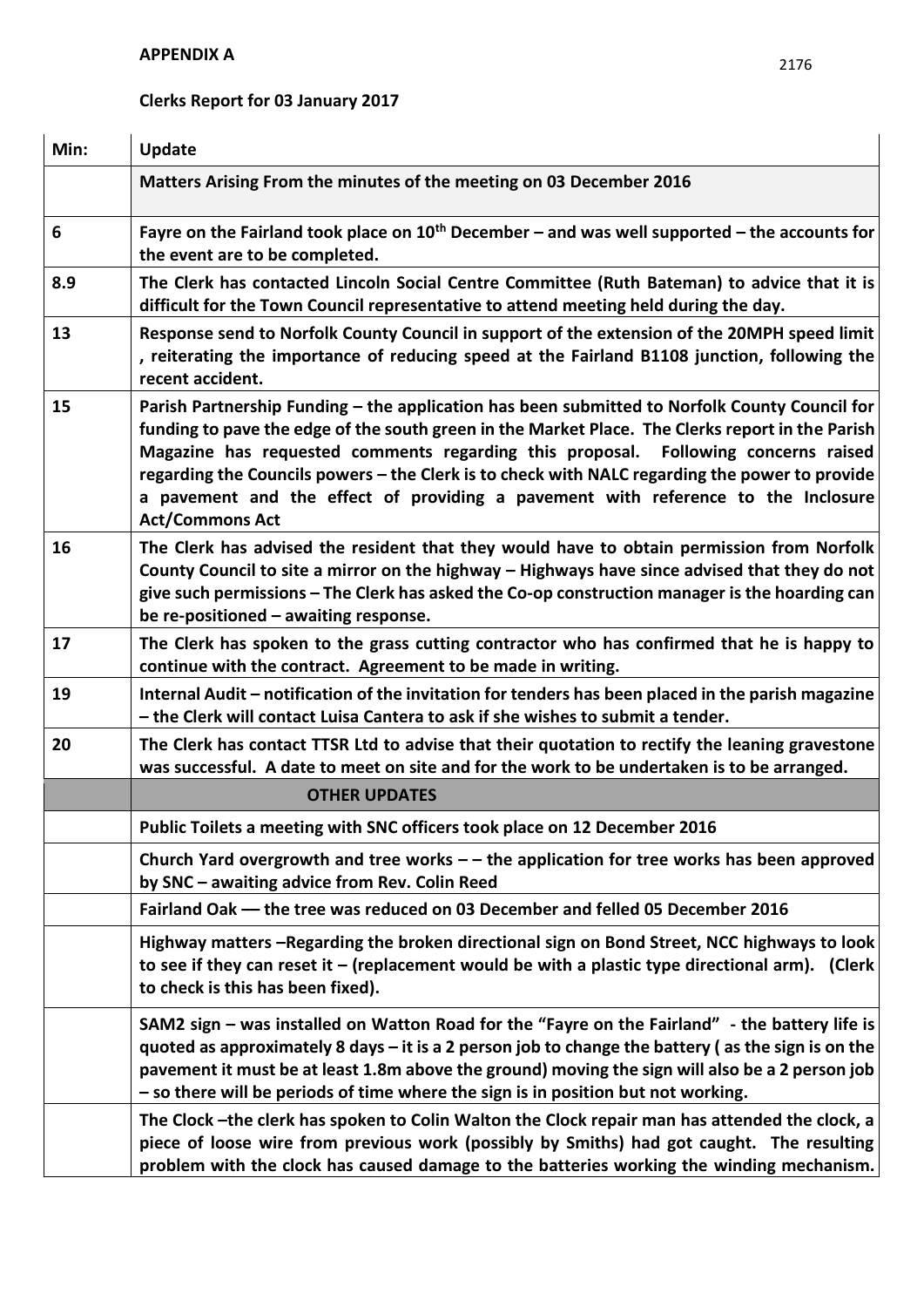| The Clock is now working although there are some issues with the chiming on the hour $-$ Peter<br><b>Trett has informed Colin Walton</b>                                                                                                                                                                           |
|--------------------------------------------------------------------------------------------------------------------------------------------------------------------------------------------------------------------------------------------------------------------------------------------------------------------|
| No Parking Signs $-$ for the small green on the Fairland $-$ temporary signs have been placed on<br>the 2 largest small greens and at the entrance to the green by the bowls club $-$ the request not<br>to park on the grass seems to be well observed.                                                           |
| Lincoln Hall Driveway – laying of Tarmac Planings – the potholes leading to the Lincoln Hall have<br>been filled - some nearer to the library remain                                                                                                                                                               |
| Provision of outdoor Gym equipment – HPFA to update as appropriate – (Update received from<br>District Cllr Bendle on 06.12.16 - that there has been some progress on this)                                                                                                                                        |
| Painted on road bus stop bay, Norwich Street - a request has been made with NCC Highways for<br>this to be done - work outstanding but should be completed before Christmas - (Clerk to check<br>if this has been carried out)                                                                                     |
| Ravencroft hope to undertake the tree survey on 10.01.17                                                                                                                                                                                                                                                           |
| <b>OUTSTANDING ISSUES</b>                                                                                                                                                                                                                                                                                          |
| Complaint to the bank /banking arrangements - no response to date                                                                                                                                                                                                                                                  |
| Bank Account $-$ a form needs to be signed by all signatories to link the accounts to telephone<br>banking.                                                                                                                                                                                                        |
| Green Street Lights - the 2 on Dereham Road are very close to telegraph poles enquiries will be<br>made with BT to see if a lamp can be sited on the these, there are 4 other green light remaining,<br>in 1 in Pottles Alley, 2 on Baxter Road and 1 on Hardingham Street.                                        |
| The Fairland (Lincoln Hall driveway) – the clerk and Cllr Eldridge have looked at the area and<br>think 2 reasonable sized oak trees could be planted to the left of the entrance (and possibly a<br>smaller tree in between) and the hedge to the right of the entrance could be extended, plants<br>to be priced |
| Review/update of the Handyman's contract - to be completed.                                                                                                                                                                                                                                                        |
| Commemorative Plaque for the Fairland Bus shelter $-$ To be ordered.                                                                                                                                                                                                                                               |
| Request for a clear Bus Shelter - Norwich Road - By Hops development - to be looked at when<br>the development is complete                                                                                                                                                                                         |
| Neighbourhood Plan - Councillors need to read through the information (website links)<br>previously provided to enable a decision to be made at a later date                                                                                                                                                       |
| Skate Park sign - quotations requested and awaited                                                                                                                                                                                                                                                                 |
| Leaning memorial stone in the Churchyard $-$ Quotations to be sought                                                                                                                                                                                                                                               |

# **Report Prepared – 02 January 2017**

Crime Figures – reported in November 16 ….On or Near….

Lonsdale Crescent – Public Order (1)

Rectory Gardens - Violence and sexual offences (1)

Ringers Lane - Violence and sexual offences (1)

https://www.police.uk/norfolk/D12/crime/